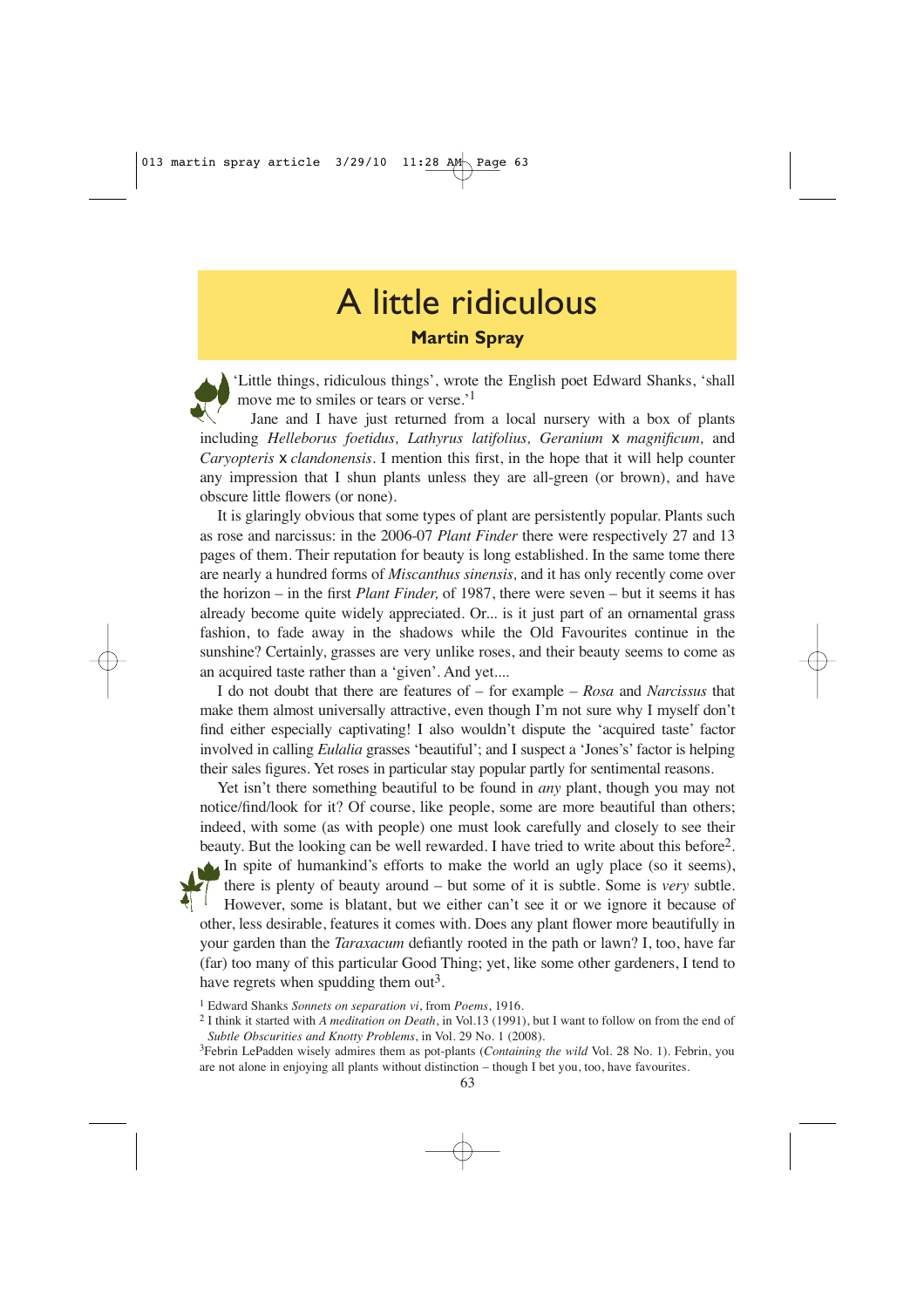'Dandelion' is not a very precise name. There are maybe 250 named species in Britain<sup>4</sup>. Your garden may have many different ones. The differences between them are subtle to say the least, and few experts can tell them apart. Maybe someone is busy growing a collection of them all. Would that be one step closer to fanaticism than, say, collecting ferns or cultivars of *Sempervivum*: a devotion to subtlety? Are they not all beautiful in flower?

This is all about subtlety, so ferns may be a good case to point to. I have had a fondness for them since childhood, when I learned to make 'dinner plate'  $\frac{1}{2}$  gardens of moss, infant ferns, and small stones. It is frustrating but amusing to look around plant centres and even nurseries, and find things labelled with no more than 'hardy fern', presumably because they are thought to look so alike. Yes: like people, many are quite like each other; but as you come to know them, they become recognisably distinct. More or less. Amongst a group of *Dryopteris affinis* and *filixmas,* native 'male' (buckler) ferns, and a few of their varieties, I have planted a single *D. dickinsii.* I need to find its label. Why? Because without that, I can't tell which it is. And of course, these plants don't have those identification features we so heavily rely on: flowers. One has to work at getting to know them. My point is it is worth doing so, even if you can't remember who you are peering at. It is pleasing when I find someone who enjoys our fernery, and slightly frustrating when others don't – ah well, chacun à son gout*…* To the keenest ones, I show a small tuft of green hair in the dampness under the rainwater tap: a dinky horsetail, *Equisetum scirpoides.* Even I keep forgetting it's there.

It's also a pleasure to find that a visitor shares an interest in *Hedera helix* – the common ivy. Common it may be, but how varied! I keep browsing the Fibrex catalogue, which lists over a hundred varieties, wondering where to fit in a few more. But look no further than the leaves of ivies in the wild, varying from site to site, plant to plant, and node to node. The diversity of shape is fascinating; but how often do we notice such details? Outside the kitchen door is a selection of cvs 'Anita', 'Ferney', 'Duckfoot' and 'Tripod', and a couple of 'wild' specimens, all in a 30cm pot; all greens, and not a flower in prospect.

I *do* like flowers. *Mibora minima* is a rare native of Britain's sand-dunes. I acquired a few seeds forty years ago, and my father kept a tiny colony 'ticking over' in a corner of a raised heather bed for twenty years or more, by which time I had established two even smaller colonies – on a wall-top and in a greenhouse pan – in my own garden. I neglected the pan, and the wall-top crevices filled up with advancing sempervivums. *Mibora* is an ephemeral – it grows for a few weeks, flowers, and dies. Commonly about 3cm tall in flower, 'inconspicuous' overemphasises its presence.

Another favourite I acquired about the same time is a bit of a thug, soaring to 3 m

<sup>&</sup>lt;sup>4</sup> So-called apomictic species, in which seeds develop without fertilisation.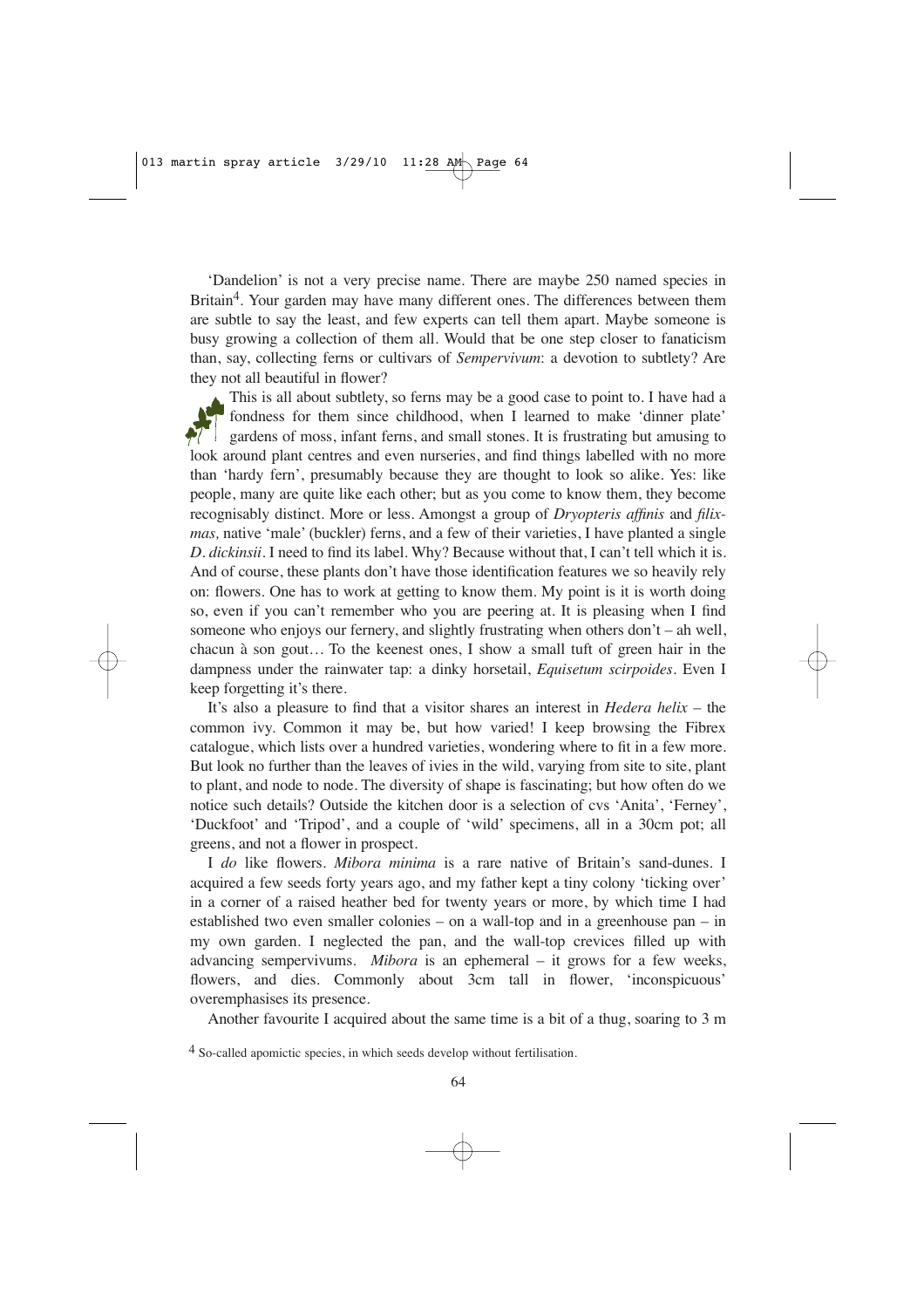before it flowers, and dies. *Heracleum mantegazzianum*, the giant hogweed, is now on the Wanted Dead or Alive list, and I've been persuaded to stop growing it.

I miss both plants. I miss the dainty subtlety of the one and the almost manic exuberance of the other. One might say that 'minima' refers to the sand-grass's impact; its admirers wouldn't. Heracleum, of course, is Herakles, a.k.a. Hercules – a name not quite so apt for the British native *H. sphondylium*! I am sometimes reminded that both parts of the name hog-weed are apt, and that quite a few other plants are more attractive/flamboyant/interesting/docile; but I *still* like them.



Gardeners tend to keep too stark a boundary between 'weed' and 'wanted'. Have you managed to rid your garden of *Cardamine hirsuta*, the hairy bittercress? Nor

have I. It's an annoying (rather than noxious) weed, which we try to keep at bay at least in the vegetable area. In a few situations, though, I welcome it – in modest quantity, and for a short period early in the year. It has a nice habit of flowering very early, as tiny plants, amongst the pads of moss on the top of a breezeblock wall, just below eye-height. This habitat in summer is a 'forest' of the short, annual, fern-grass *Catapodium rigidum*, well worth a close-up glance, en passant. But I probably give this habitat most attention (still, I admit, not a huge amount) very early in spring, when passing the wall brings me face-to-face with a sort of landscape-in-miniature, growing drought-tolerant mosses, stonecrop, tiny red rosettes of herb Robert (*Geranium robertianum*) and fresh green ones of its cv. 'Celtic White'. This lilliputian scene is enlivened by the minuscule, bright, simple white flowers of the despised hairy bittercress. And I mean mini: the petals are at most 3mm.<sup>5</sup>

Would it not, in this situation, be better called *fairy* bittercress? I must admit my attention is soon diverted to the rich pink, short-lasting *Cardamine pentaphylla*; then to white, long-lasting *C. trifolia,* also in shade in the fernery; and then to the swarms of pale pink and occasional white ladies' smocks, *C. pratensis*, sharing parts of the rough grass with the paigles<sup>6</sup> for several weeks from early April. I admit all of them cheer me as I wander around the garden, and *of course* these perennial species are all in a class beyond the dreams of little *hirsuta*. Yet still that annoying little weed, in the dawn of the year, has enough charm to make it worth stopping for. As the ladies' smocks fade, another *Cardamine* becomes noticeable – in a quiet way. The narrowleaved bittercress, *C. impatiens*, is a visitor from a wet part of the adjacent forest, which fills up some disturbed soil in light shade. I like its rather distinctively spiky, upstanding, ferny foliage, lighter green than the surrounding plants. The population growing here usually has no petals.



Gardeners grow what they grow for a variety of reasons, by no means primarily – let alone only – for how the plants look. Take *H. sphondylium*, the wild hogweed. Aesthetically it is a poor shadow of *H. mantegazzianum*, but I like the

<sup>6</sup> Oxlips, *Primula elatior*.

<sup>5</sup> There are also petal-less forms. This New Zealand migrant sometimes grows no leaves and but a single flower.